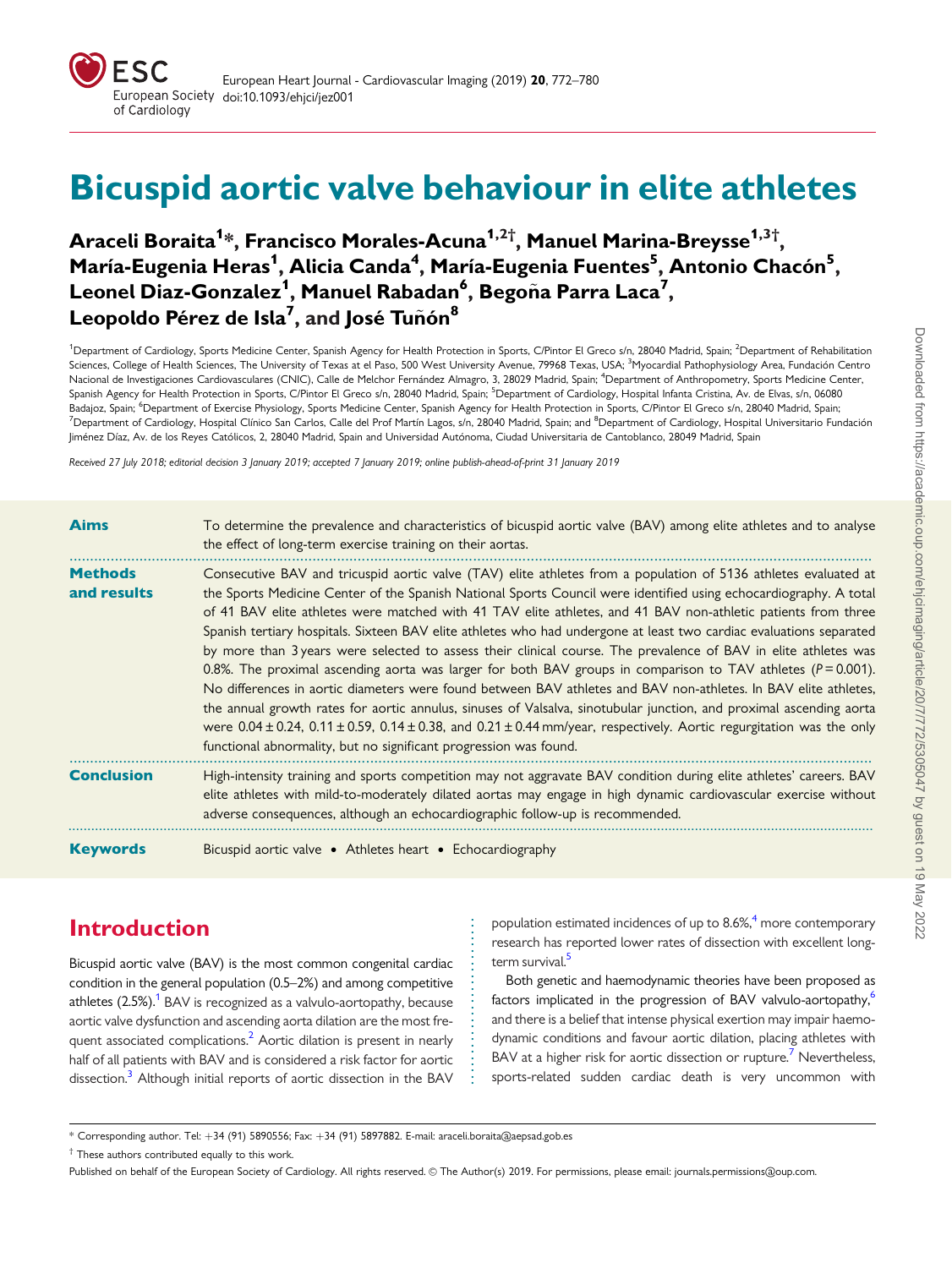<span id="page-1-0"></span>aortopathy representing only 4.6% of cardiovascular causes of death.<sup>[8](#page-8-0)</sup> Additionally, our group recently showed that aortic root measurements of healthy elite athletes are within the normal values for the general population, suggesting that athletic activity may not bring about an enlargement of the aorta.<sup>9</sup>

To date, studies evaluating the natural history of BAV in athletes are scarce and have only included competitive athletes.<sup>1,10-12</sup> Therefore, the aims of this study are to determine the prevalence and characteristics of BAV among elite athletes and to analyse the effect of long-term high-performance exercise training on the aortas of BAV elite athletes.

# **Methods**

#### Subjects and study protocol

From January 1997 through December 2015, a total of 5136 consecutive elite athletes [3355 males (65.3%) and 1781 females (34.7%)] were evaluated in the Cardiology Department of the Sports Medicine Center of the Spanish National Sports Council. All athletes were referred by their respective Spanish sports federations and had competed in Spanish sports leagues, European and World Championships, and/or the Olympic Games. For the purposes of this study, BAV elite athletes were identified through echocardiography.

#### Control groups

To analyse the role of high-performance exercise training on aortic size and valve function in BAV elite athletes, two control groups were matched for comparison. A non-athlete BAV control group matched by sex, age, weight, and body surface area was selected from a multicentre cohort composed of consecutive BAV patients without other cardiovascular diseases, studied in three Spanish hospitals from 2005 to 2015. A second control group comprising elite athletes with normal tricuspid aortic valve (TAV) matched by sex, age, sport activity, height, weight, body surface, training regimen, training duration, and maximum oxygen consumption (VO<sub>2</sub>max) was selected from the Spanish National Sports Council's cohort.

The study is included in the global project 'Defining the Upper Limits of the Aortic Root Dimensions in Elite Athletes' approved by the ethics committee of Fundación Jiménez Díaz. All participants provided written informed consent.

#### Echocardiography

Echocardiographic measurements were performed as described previously<sup>9</sup> and then validated in accordance with revised guidelines from  $2015<sup>13</sup>$  $2015<sup>13</sup>$  $2015<sup>13</sup>$  and stored in a magnetic-optical disk and server. Aortic valve morphology was evaluated in the parasternal long axis and short axis. The coronary ostium was visualized in all athletes. BAV was confirmed when two cusps were clearly identified in short-axis view (Figure [1](#page-2-0)); once presence of BAV was confirmed, we classified each as Type 1 when rightleft coronary cusp fusion (anteroposterior BAV with both coronary ostium at the anterior leaflet) was observed, Type 2 for right-non-coronary cusp fusion (right-left BAV with right coronary ostium at the right leaflet and left coronary ostium at the left leaflet), or Type 3 for left-noncoronary cusp fusion (left-non-coronary BAV with one ostium in each leaflet)[.14,15](#page-8-0) Measurements were taken perpendicular to the axis of blood flow and included the largest aortic diameter. End-diastolic aortic measurements were made from a 2D parasternal long-axis view at the following sites using the inner edge-to-inner edge convention: (i) aortic valve annulus, (ii) maximal diameter of the sinuses of Valsalva, (iii) sinotubular

junction, and (iv) maximal diameter of the proximal ascending aorta. The presence of aortic regurgitation or stenosis was determined using Doppler echocardiography and was classified as mild, moderate, or se-vere according to published guidelines.<sup>[16](#page-8-0)</sup>

Aortic dilatation morphotype was classified based on  $Z$  score  $\geq$  2 at any plane calculated from our published references values for elite ath-letes<sup>[9](#page-8-0)</sup> as described by Evangelista et al.<sup>[15](#page-8-0)</sup> study.

### Cardiopulmonary testing

The cardiopulmonary testing procedure has been detailed elsewhere.<sup>9</sup>

#### Follow-up

A total of 16 BAV elite athletes who had undergone at least two echocardiograms throughout their careers, with at least 3 years elapsed between echocardiograms and with no history of aortic surgery, were included in the follow-up analysis. Cardiovascular events, aortic root dimensions, aortic growth rate, and valve function were assessed at each visit. In addition, a clinical follow-up of all BAV elite athletes was performed.

#### Statistical analyses

Analyses were conducted using SPSS 20.0. Normality was assessed with the Shapiro–Wilk test and confirmed by visual inspection. We assessed interobserver agreement for binary outcomes using the kappa statistic and for continuous outcomes using intraclass correlation. Normally distributed results are expressed as mean and standard deviation (SD); results that were non-normally distributed are described as median and interquartile range (IQR). The Kruskal–Wallis test with post hoc Bonferroni–Dunn correction and the Mann–Whitney U test were used to compare results between three and two non-normally distributed groups, respectively. Comparisons between three and two normally distributed groups were performed by one-way analysis of variance with Tukey post hoc test or an independent Student's t-test, respectively. Differences between proportions were calculated by the  $\chi^2$  test. To analyse the evolution of the size of the aorta and the progression of aortic regurgitation, a paired t-test and Wilcoxon rank-sum test were performed, respectively. Statistical significance was defined as P< 0.05 (two-tailed).

# **Results**

. . . . . . . . . . . . . . . . . . . . . . . . . . . . . . . . . . . . . . . . . . . . . . . . . . . . . . . . . . . . . . . . . . . . . . . . . . . . . . . . . . . . . . . . . . . . . . . . . . . . . . . . . . . . . . . . . . . . . . . . . . . . . . . . . . . . . . . . . . . . . . . . . . . . . . . . . . . . . . . . . . . . . . . . . . . .

Of the 5136 elite athletes included in the population, BAV was diagnosed in 41 (83% males and 17% females), resulting in a prevalence of 0.8% and a male predominance of 5:1 (Figure [2](#page-3-0)). The mean duration of high competition training before the first echocardiogram at the Cardiology Department of the Sports Medicine Center of the Spanish National Sports Council was 8.90± 4.12 years for BAV elite athletes and  $8.51 \pm 4.37$  years for TAV elite athletes ( $P = 0.679$ ). The training regimen for BAV elite athletes was 17.12 ± 9.20 h/week and  $18.73 \pm 9.64$  h/week for TAV elite athletes ( $P = 0.442$ ). The BAV nonathletic population was not involved in a structured exercise training regime. The BAV athletes competed in a total of 28 different sports. Using a modified version of Mitchell's system for sports classification<sup>9</sup> in which static and dynamic components were combined into three categories based only on the dynamic component, sports were classified as low or Type A ( $\leq 40\%$  VO<sub>2</sub>max), moderate or Type B (40– 70% VO<sub>2</sub>max), and high or Type C ( $>$ 70% VO<sub>2</sub>max). The cohort distribution was as follows: 9 (22%) participated in sports involving low dynamic demands, 8 (19.5%) engaged in sports with a moderate dynamic component, and 24 (58.5%) were involved in high dynamic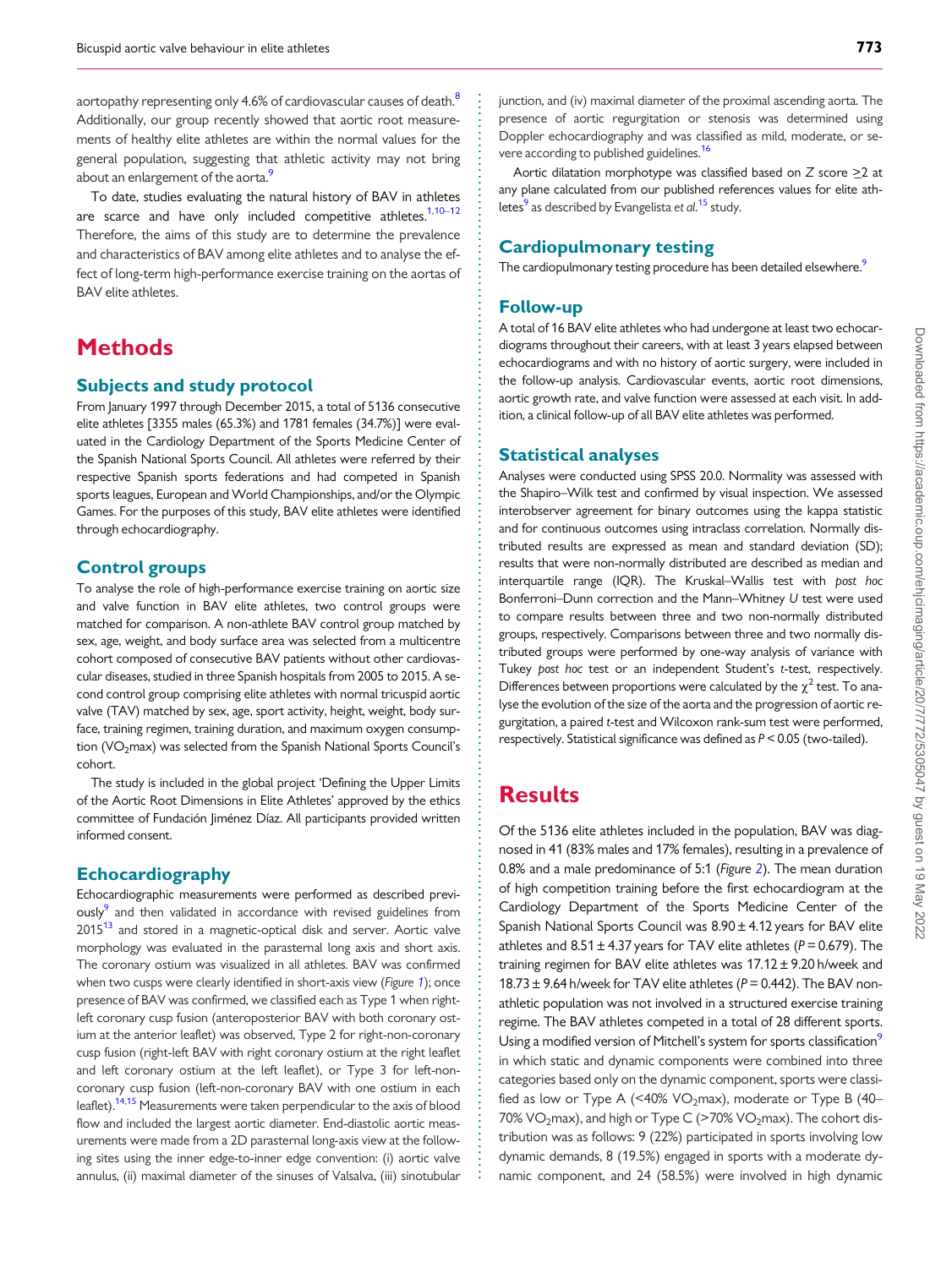<span id="page-2-0"></span>

Figure I Bicuspid aortic valves morphology in echocardiographic parasternal short axis. Bicuspid aortic valve was confirmed when two cusps were clearly identified in short-axis view. (A) Type 1: right-left coronary cusp fusion (anteroposterior bicuspid aortic valve with both coronary ostium at the anterior leaflet); (B) Type 2: right-non-coronary cusp fusion (right-left bicuspid aortic valve with right coronary ostium at the right leaflet and left coronary ostium at the left leaflet); and (C) Type 3: left-non-coronary cusp fusion (left-non-coronary bicuspid aortic valve with one ostium in each leaflet). The coronary ostium was visualized in all athletes. Asterisk indicates coronary ostium and arrow indicates coronary cusp fusion.

. component sports. None of the BAV athletes had arterial hypertension, dyslipidaemia, diabetes, or a smoking habit. The demographic and echocardiographic characteristics of the BAV athletes and control groups (41 TAV elite athletes and 41 BAV non-athletic patients) are summarized in Tables [1](#page-3-0) and [2](#page-4-0). Five BAV elite athletes had a maximum aortic diameter >45 mm at the beginning of the study. According to the recommended medical indications at the time of diagnosis,<sup>17</sup> two male BAV athletes with proximal ascending aortic diameters of 46.2 mm (a futsal goalkeeper with a Type 3 pure BAV without raphe and high risk of trauma associated to his position) and 61.1 mm (a basketball player with Type 1 BAV and playing in the centre position) underwent elective aortic surgery (David technique). One resumed athletic activities 9 months after surgery and the others decided to quit professional sports after surgery. Also, a midfielder soccer player with Type 1 BAV and severe aortic regurgitation underwent aortic valve replacement. Finally, a golf player with Type 1 BAV, moderate aortic regurgitation and severe aortic root dilatation underwent elective aortic surgery (aortic valve and root replacement). There were no cardiac events reported by any of the BAV athletes.

In males, the left ventricle, left atrium, and right atrium showed statistically significant greater dimensions in BAV and TAV elite athletes compared with non-athletes with BAV. The left atrial anteroposterior dimension was the only measurement that was statistically different between BAV and TAV male athletes, with smaller sizes found in the former. There were no significant differences between females. Reproducibility of echocardiographic aortic valve dysfunction expresses good agreement with a kappa value of 0.729 (95% confidence interval:  $0.905-0.553$ )  $P = 0.0001$ . Reproducibility of echocardiographic aortic continuous measures expresses also good agreement: intraclass correlation is shown in [Supplementary data on](https://academic.oup.com/ehjcimaging/article-lookup/doi/10.1093/ehjci/jez001#supplementary-data)line, [Table S1](https://academic.oup.com/ehjcimaging/article-lookup/doi/10.1093/ehjci/jez001#supplementary-data).

### Aortic valve

. . . . . . . . . . . . . . . . . . . . . . . . . . . . . . . . . . . . . . . . . . . . . . . . . . . . .

Among BAV male athletes, BAV Type 1 was the most common (85.3%), followed by Type 2 (8.8%) and Type 3 (5.9%). Pure BAV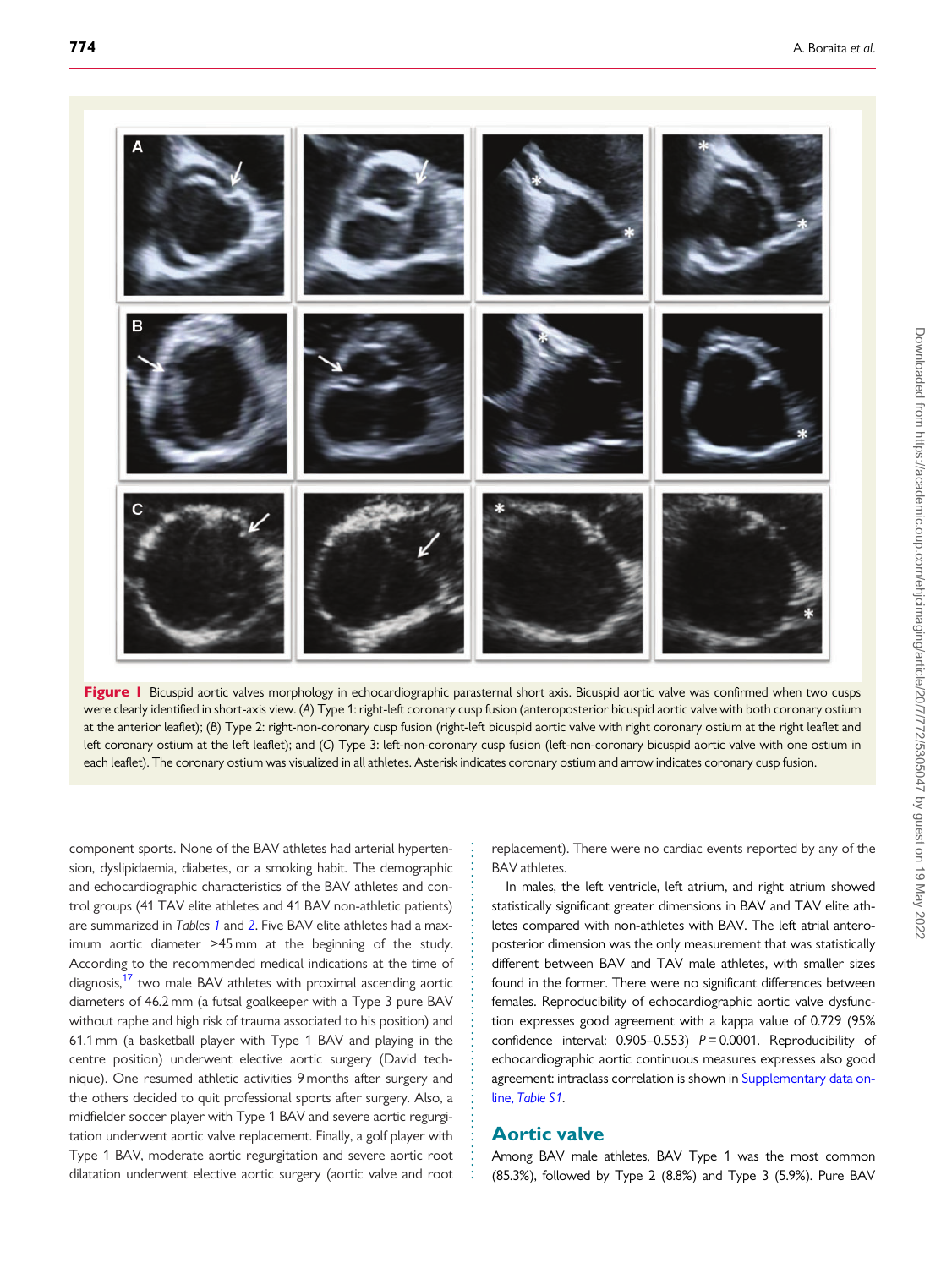<span id="page-3-0"></span>

Figure 2 Selection of study groups. The first group included all elite athletes in whom BAV was detected through echocardiography during their cardiovascular evaluation. The second group was a matched control group comprising elite athletes with TAV. The third group was also a matched control group, which included subjects with BAV from three different hospitals from Spain. In addition, a subpopulation of BAV elite athletes with a follow-up of at least 3 years were selected to assess the clinical course of their condition. BAV, bicuspid aortic valve; TAV, tricuspid aortic valve.

#### Table 1 Demographic characteristics of BAV elite athletes, BAV non-athlete control group, and TAV elite athlete control group

|                                 | <b>BAV</b> elite athletes | <b>BAV</b> non-athletes | <b>TAV</b> elite athletes | P-value |
|---------------------------------|---------------------------|-------------------------|---------------------------|---------|
|                                 | Mean (SD)                 | Mean (SD)               | Mean (SD)                 |         |
| Male                            | $n = 34$                  | $n = 34$                | $n = 34$                  |         |
| Age (years)                     | 22.2(6.0)                 | 23.8(6.7)               | 22.4(6.1)                 | 0.561   |
| Height (cm)                     | 179.4 (10.3)              | 174.7 $(6.0)^a$         | 180.0(7.0)                | 0.016   |
| Weight (kg)                     | 73.8 (9.9)                | 73.3 (8.6)              | 75.1 (9.3)                | 0.716   |
| BSA $(m2)$                      | 1.9(0.2)                  | 1.9(0.1)                | 1.9(0.1)                  | 0.202   |
| Training regimen (h/week)       | 18.2(8.5)                 |                         | 19.2(9.5)                 | 0.668   |
| Duration of training (years)    | 8.4(4.2)                  |                         | 8.5(4.7)                  | 0.913   |
| VO <sub>2</sub> max (mL/kg/min) | 56.6(8.7)                 |                         | 56.6 $(8.2)$              | 0.965   |
|                                 | Median (IQR)              | Median (IQR)            | Median (IQR)              |         |
| Female                          | $n = 7$                   | $n = 7$                 | $n = 7$                   |         |
| Age (years)                     | 18.0(5.0)                 | 19.0(6.0)               | 18.0(5.0)                 | 0.666   |
| Height (cm)                     | 165.5 (19.4)              | 164.0 $(6.0)^{a,b}$     | 166.8 (10.0)              | 0.437   |
| Weight (kg)                     | 52.8 (15.6)               | 66.0(9.5)               | 56.7(25.2)                | 0.102   |
| BSA $(m^2)$                     | 1.6(0.3)                  | 1.7(0.1)                | 1.6(0.2)                  | 0.185   |
| Training regimen (h/week)       | 8.5(15.0)                 |                         | 15.0(16.0)                | 0.199   |
| Duration of training (years)    | 12.0(2.0)                 |                         | 8.0(5.0)                  | 0.079   |
| VO <sub>2</sub> max (mL/kg/min) | 47.6 (10.1)               |                         | 51.2 (10.0)               | 0.155   |

BAV, bicuspid aortic valve; BSA, body surface area; TAV, tricuspid aortic valve; VO<sub>2</sub>max, maximal oxygen uptake.

 ${}^{a}P$  < 0.05 vs. TAV elite athletes.

 $\rm ^{b}P$  < 0.05 vs. BAV elite athletes.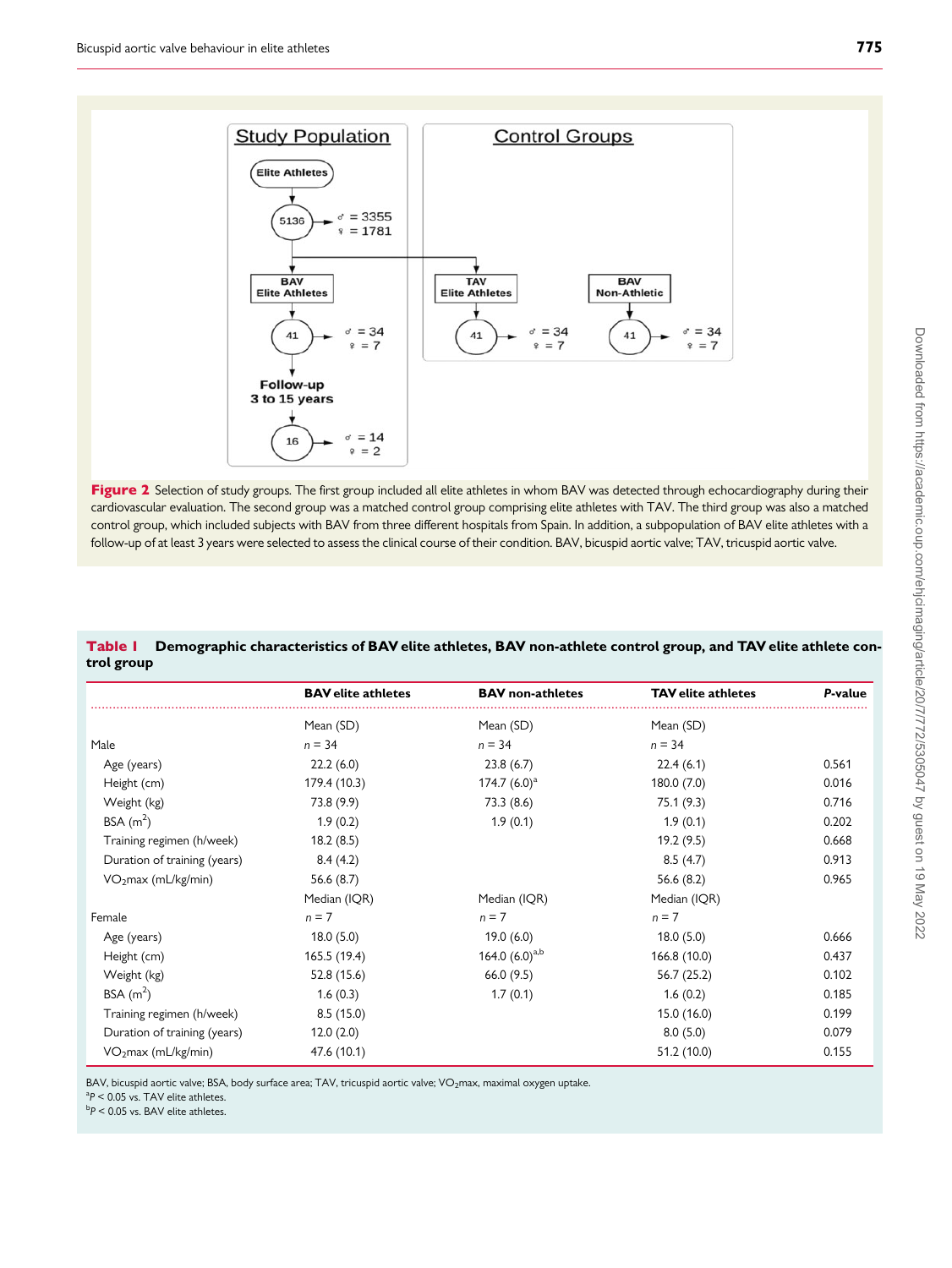|                                              | <b>BAV</b> elite athletes | <b>BAV</b> non-athletes | <b>TAV</b> elite athletes | P-value |
|----------------------------------------------|---------------------------|-------------------------|---------------------------|---------|
|                                              | Mean (SD)                 | Mean (SD)               | Mean (SD)                 |         |
| Male                                         | $n = 34$                  | $n = 34$                | $n = 34$                  |         |
| Left ventricle end-diastolic dimensions (mm) | 55.4(6.5)                 | 51.0 $(7.2)^{a,b}$      | 54.8(5.2)                 | 0.011   |
| Ventricular septum (mm)                      | 9.8(1.3)                  | 10.0(1.8)               | 9.6(1.0)                  | 0.420   |
| Posterior free wall (mm)                     | 9.4(1.0)                  | 9.4(2.2)                | 9.2(0.9)                  | 0.793   |
| Anteroposterior left atrium dimensions (mm)  | 31.8 $(5.4)^a$            | 32.6(6.1)               | 35.5(5.5)                 | 0.023   |
| Superior-inferior left atrium (mm)           | 49.8 (7.6)                | 43.7 $(6.3)^{a,b}$      | 51.7(6.5)                 | < 0.001 |
| Superior-inferior right atrium (mm)          | 53.5(5.0)                 | 43.6 $(5.4)^{a,b}$      | 53.1(6.6)                 | < 0.001 |
| Left ventricle ejection fraction (%)         | 60.6(6.8)                 | 62.2(5.7)               | 60.3(6.0)                 | 0.428   |
| E wave (cm/s)                                | 89.4 (18.0)               | 89.8 (20.0)             | 83.5 (15.7)               | 0.267   |
| A wave (cm/s)                                | 48.6 (11.6)               | 55.4 $(21.0)^a$         | 41.3(6.5)                 | 0.001   |
|                                              | Median (IQR)              | Median (IQR)            | Median (IQR)              |         |
| Female                                       | $n = 7$                   | $n = 7$                 | $n = 7$                   |         |
| Left ventricle end-diastolic dimensions (mm) | 49.4 (8.0)                | 41.0(9.7)               | 46.5(5.0)                 | 0.103   |
| Ventricular septum (mm)                      | 8.7(1.8)                  | 8.3(3.6)                | 7.6(2.2)                  | 0.690   |
| Posterior free wall (mm)                     | 8.5(2.4)                  | 9.0(3.0)                | 7.3(1.8)                  | 0.974   |
| Anteroposterior left atrium dimensions (mm)  | 27.4(3.1)                 | 26.0(8.8)               | 33.2(5.8)                 | 0.099   |
| Superior-inferior left atrium (mm)           | 46.0(8.8)                 | 47.8 (9.5)              | 48.3 (7.2)                | 0.074   |
| Superior-inferior right atrium (mm)          | 43.4 (7.4)                | 40.0 (13.6)             | 47.0 (10.2)               | 0.117   |
| Left ventricle ejection fraction (%)         | 69.0 (11.0)               | 61.0(6.0)               | 61.0(13.0)                | 0.190   |
| $E$ wave (cm/s)                              | 76.8 (24.4)               | 93.0 (57.8)             | 97.6 (25.2)               | 0.062   |
| A wave (cm/s)                                | 52.3 (40.1)               | 71 (53.95)              | 39.5 (19.3)               | 0.175   |

. . . . . . . . . . . . . . . . . . . . . . . . . . . . . . . . . . . . . . . . . . . . . . . . . . . . . . . . . . . . . . . . . . . . . . . . . . . . . .

#### <span id="page-4-0"></span>Table 2 Echocardiographic characteristics of male and female elite athletes and BAV non-athletes

BAV, bicuspid aortic valve; TAV, tricuspid aortic valve.

 ${}^{a}P$  < 0.05 vs. TAV elite athletes.

 $\rm ^{b}P$  < 0.05 vs. BAV elite athletes.

#### Table 3 Aortic valve regurgitation in BAV elite athletes and BAV non-athletes

| <b>Aortic Valve</b><br>Regurgitation | <b>BAV</b> elite<br>athletes<br>$n$ (%) | <b>BAV</b><br><b>Non-athletes</b><br>$n$ (%) | P-value |
|--------------------------------------|-----------------------------------------|----------------------------------------------|---------|
| Male                                 |                                         |                                              |         |
| Absence                              | 12(35.3)                                | 5(14.7)                                      | 0.084   |
| Mild                                 | 13 (38.2)                               | 18 (44.1)                                    |         |
| Moderate                             | 8(23.5)                                 | 6(17.6)                                      |         |
| Severe                               | 1(2.9)                                  | 5(14.7)                                      |         |
| Female                               |                                         |                                              |         |
| Absence                              | 2(28.6)                                 | 5(71.4)                                      | 0.229   |
| Mild                                 | 4(57.1)                                 | 2(28.6)                                      |         |
| Moderate                             |                                         |                                              |         |
| Severe                               | 1(14.3)                                 |                                              |         |

without raphe was observed in 14.7% of males. All BAV female athletes were Type 1 and showed presence of a raphe. Aortic valve regurgitation was the only functional abnormality detected through Doppler echocardiography in BAV athletes (22 males and 5 females) and was less frequent (64.6%) compared with the non-athlete BAV population (83.9%). As seen in Table 3, no significant difference was observed between the two BAV groups regarding aortic regurgitation severity in both males ( $P = 0.084$ ) and females ( $P = 0.229$ ). Functional valve abnormalities were not identified in TAV elite athletes.

### Aortic diameter

According to the Tukey post hoc test, the size of the proximal ascending aorta was significantly larger for both BAV groups (elite athletes and non-athletes) compared with the TAV healthy elite athletes, (F  $(2,120) = 7.74$ ,  $P = 0.001$ ). This analysis also revealed significant differences in the sinus of Valsalva (F (2,120) = 4.07,  $P = 0.019$ ) and in the sinotubular junction (F (2,120) = 3.22,  $P = 0.044$ ) between BAV elite athletes and the TAV group, and there were no differences at the aortic annulus level, where diameters were similar across groups (F  $(2,120) = 2.93$ ,  $P = 0.057$ ). No significant differences were found in the aortic root and proximal ascending aorta sizes between BAV athletes and BAV non-athletes in either sex (Table [4](#page-5-0)). Nevertheless, non-statistical significant differences were observed at the aortic annulus ( $P = 0.106$ ) and at the sinuses of Valsalva ( $P = 0.053$ ) between BAV elite athletes and BAV non-athletes. Further, Cohen's effect size values for aortic annulus ( $d = 0.44$ ), sinus of Valsalva ( $d = 0.44$ ), sinotubular junction ( $d = 0.16$ ), and proximal ascending aorta ( $d = 0.13$ ) suggested that athletic activities have low to moderate clinical significance for the aortic diameters of BAV elite athletes.

Regarding BAV athletes, 12 males (35.3%) and 2 females (28.6%) had enlarged aortas (raw diameters  $\geq$ 2 SD from the reference values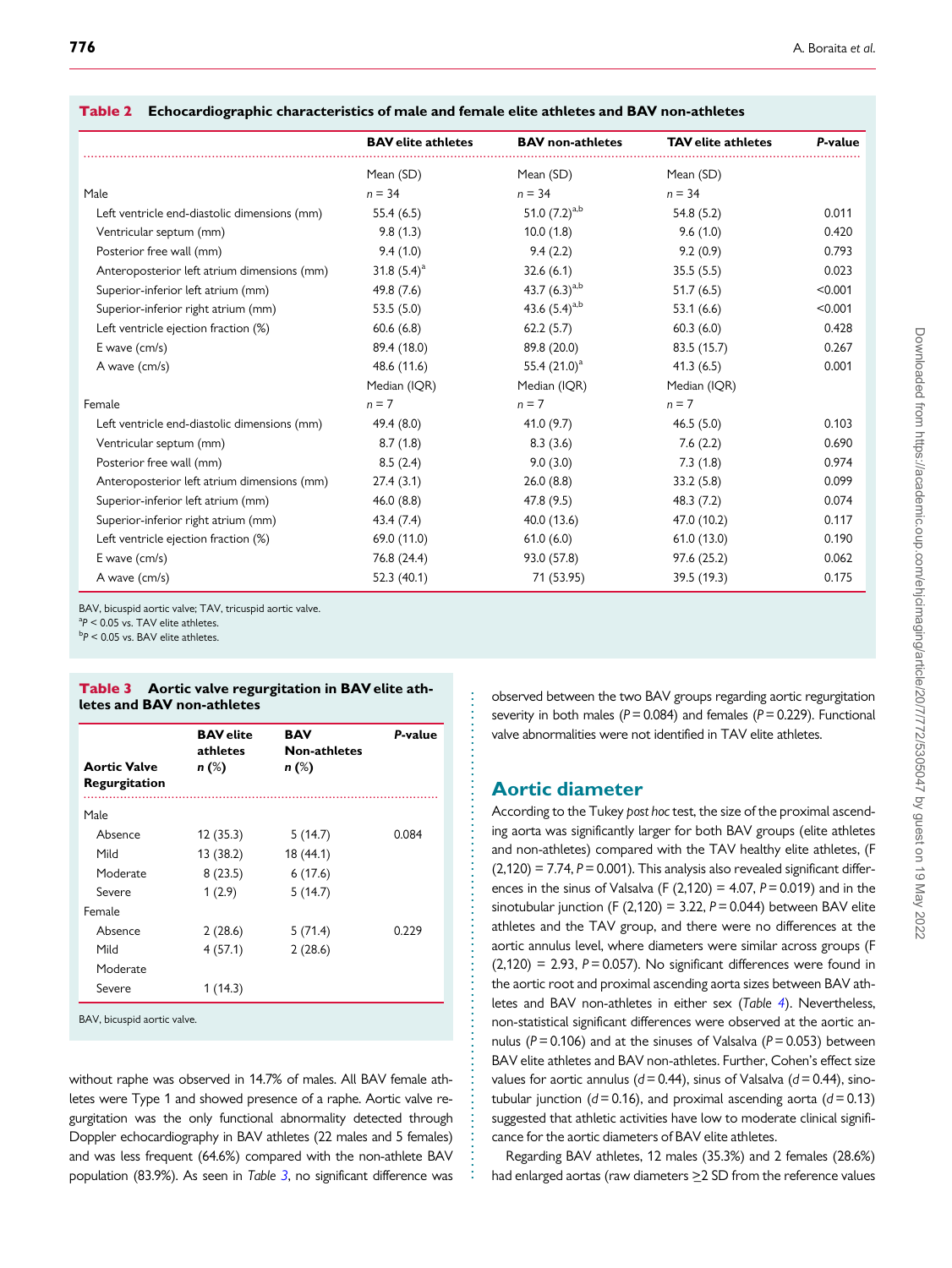|                                                   | <b>BAV</b> elite athletes | <b>BAV</b> non-athletes | <b>TAV</b> elite athletes | P-value |
|---------------------------------------------------|---------------------------|-------------------------|---------------------------|---------|
| Aortic diameter                                   |                           |                         |                           |         |
|                                                   | Mean (SD)                 | Mean (SD)               | Mean (SD)                 |         |
| Total                                             | $n = 41$                  | $n = 41$                | $n = 41$                  |         |
| Aortic annulus (mm)                               | 26.5(5.0)                 | 24.9(3.7)               | 24.4(4.0)                 | 0.074   |
| Sinuses of Valsalva (mm)                          | 34.1(6.1)                 | 31.6(5.3)               | 30.8 $(5.1)^a$            | 0.020   |
| Sinotubular junction (mm)                         | 28.4(5.9)                 | 27.5(5.0)               | 25.6 $(4.4)^a$            | 0.043   |
| Proximal ascending aorta (mm)                     | 31.1(8.1)                 | 29.9(5.2)               | 26.1 $(4.2)^{a,b}$        | 0.001   |
| Aortic annulus/BSA (mm/m <sup>2</sup> )           | 14.1(2.3)                 | 13.3(2.0)               | 12.8 $(1.6)^a$            | 0.007   |
| Sinuses of Valsalva/BSA (mm/m <sup>2</sup> )      | 18.2(2.7)                 | 17.1(2.6)               | 16.8(3.9)                 | 0.091   |
| Sinotubular junction/BSA (mm/m <sup>2</sup> )     | 15.1(2.6)                 | 14.9(2.8)               | 13.5 $(1.8)^{a,b}$        | 0.004   |
| Proximal ascending aorta/BSA (mm/m <sup>2</sup> ) | 16.6(3.6)                 | 16.3(2.8)               | 13.8 $(1.8)^{a,b}$        | < 0.001 |
| Male                                              | $n = 34$                  | $n = 34$                | $n = 34$                  |         |
| Aortic annulus (mm)                               | 27.0(5.2)                 | 25.9(4.3)               | 25.2(3.6)                 | 0.155   |
| Sinuses of Valsalva (mm)                          | 34.7(6.1)                 | 33.0(5.4)               | 31.9(4.6)                 | 0.066   |
| Sinotubular junction (mm)                         | 28.9(6.1)                 | 27.8(5.2)               | 26.5(4.2)                 | 0.174   |
| Proximal ascending aorta (mm)                     | 31.6(8.7)                 | 29.6(6.5)               | 26.8 $(4.0)^{a,b}$        | 0.006   |
| Aortic annulus/BSA (mm/m <sup>2</sup> )           | 14.1(2.4)                 | 13.5(2.1)               | 12.9(1.6)                 | 0.055   |
| Sinuses of Valsalva/BSA (mm/m <sup>2</sup> )      | 18.1(2.8)                 | 17.4(2.7)               | 16.4 $(2.0)^a$            | 0.024   |
| Sinotubular junction/BSA $\text{(mm/m}^2)$        | 15.0(2.7)                 | 15.0(2.8)               | 13.7 $(2.0)^{a,b}$        | 0.043   |
| Proximal ascending aorta/BSA (mm/m <sup>2</sup> ) | 16.4(3.9)                 | 16.4(2.7)               | 13.8 $(1.9)^{a,b}$        | < 0.001 |
|                                                   | Median (IQR)              | Median (IQR)            | Median (IQR)              |         |
| Female                                            | $n = 7$                   | $n = 7$                 | $n = 7$                   |         |
| Aortic annulus (mm)                               | 23.4(5.1)                 | 21.7(2.0)               | 19.1(6.1)                 | 0.196   |
| Sinuses of Valsalva (mm)                          | 28.6 (10.0)               | 27.0(8.0)               | 24.2(6.1)                 | 0.144   |
| Sinotubular junction (mm)                         | 25.2(6.2)                 | 26.0(4.6)               | 20.9 $(4.0)^{b}$          | 0.029   |
| Proximal ascending aorta (mm)                     | 27.6(7.2)                 | 28.0(7.0)               | 21.5 $(4.0)^{b}$          | 0.035   |
| Aortic annulus/BSA (mm/m <sup>2</sup> )           | 14.1(2.5)                 | 12.4 $(1.7)^a$          | 12.2 $(4.4)^a$            | 0.036   |
| Sinuses of Valsalva/BSA (mm/m <sup>2</sup> )      | 19.4(2.8)                 | 15.6(4.3)               | 15.5(2.9)                 | 0.057   |
| Sinotubular junction/BSA $\text{(mm/m}^2\text{)}$ | 15.6(1.7)                 | 13.3(3.4)               | 12.8 $(1.3)^a$            | 0.008   |
| Proximal ascending aorta/BSA (mm/m <sup>2</sup> ) | 17.8(2.0)                 | 14.7(5.9)               | 12.9 $(1.4)^a$            | 0.017   |

#### <span id="page-5-0"></span>Table 4 Raw and corrected values of aortic root in BAV elite athletes, BAV non-athletes, and TAV elite athletes

BAV, bicuspid aortic valve; BSA, body surface area; TAV, tricuspid aortic valve.

 ${}^{a}P$  < 0.05 vs. BAV elite athlete.

 $\rm ^{b}P$  < 0.05 vs. BAV non-athlete.

for elite athletes).  $9 \text{ ln}$  five cases (12.2%), the aorta was enlarged at the aortic annulus, 10 (24.4%) at the sinuses of Valsalva, 6 (14.6%) at the sinotubular junction, and 11 (26.8%) at the proximal ascending aorta. Meanwhile, in the BAV non-athlete population, similar frequencies were found: 12 males and 3 females had diameters over these reference values. Specifically, three subjects (7.3%) showed enlargement at the aortic annulus, six (14.6%) at the sinuses of Valsalva, nine (22.0%) at the sinotubular junction, and 12 (29.3%) at the proximal ascending aorta.

When analysing, the aortic diameters of BAV elite athletes adjusted to body surface area, 15 males (44.1%) and 4 females (57.1%) had enlarged aortas (Z scores  $\geq$ 2 from the reference values for elite athletes according to Mitchell's sports classification based on dynamic components and/or  $\geq$  40 mm aortas in men/ $\geq$ 36 mm aortas in women). [Supplementary data](https://academic.oup.com/ehjcimaging/article-lookup/doi/10.1093/ehjci/jez001#supplementary-data) online, [Table S2](https://academic.oup.com/ehjcimaging/article-lookup/doi/10.1093/ehjci/jez001#supplementary-data) shows these results.

### Follow-up

. . . . . . . . . . . . . . . . . . . . . . . . . . . . . . . . . . . . . . . . . . . . . . . .

Over a period of  $7.0 \pm 4.7$  years of high-performance exercise training, the annual growth rate of the aortic root was as follows: aortic annulus  $0.04 \pm 0.24$  mm/year, sinuses of Valsalva  $0.11 \pm 0.59$  mm/year, sinotubular junction 0.14±0.38 mm/year, and proximal ascending aorta  $0.21\pm0.44$  mm/year (Table [5](#page-6-0)). Only the proximal ascending aorta showed a statistically significant increase in diameter during follow-up, with mild clinical significance and high inter-individual variability for all aortic planes (Figure  $3$ ). There was no major change regarding aortic regurgitation, and none of the BAV athletes presented cardiovascular complications during follow-up.

Out of all 16 BAV elite athletes followed, 8 (50%) had Z scores  $\geq$ 2 and/or  $\geq$ 40 mm (men)/ $\geq$ 36 mm (women) at baseline. Four (25%) of them had Z scores  $\geq$ 3.5 and 2 (12.5%) of them had  $\geq$ 42 mm (men)/ >\_39 mm aortas (women). None of them were excluded from training or competition. From these 16 BAV elite athletes, 11 (68.8%)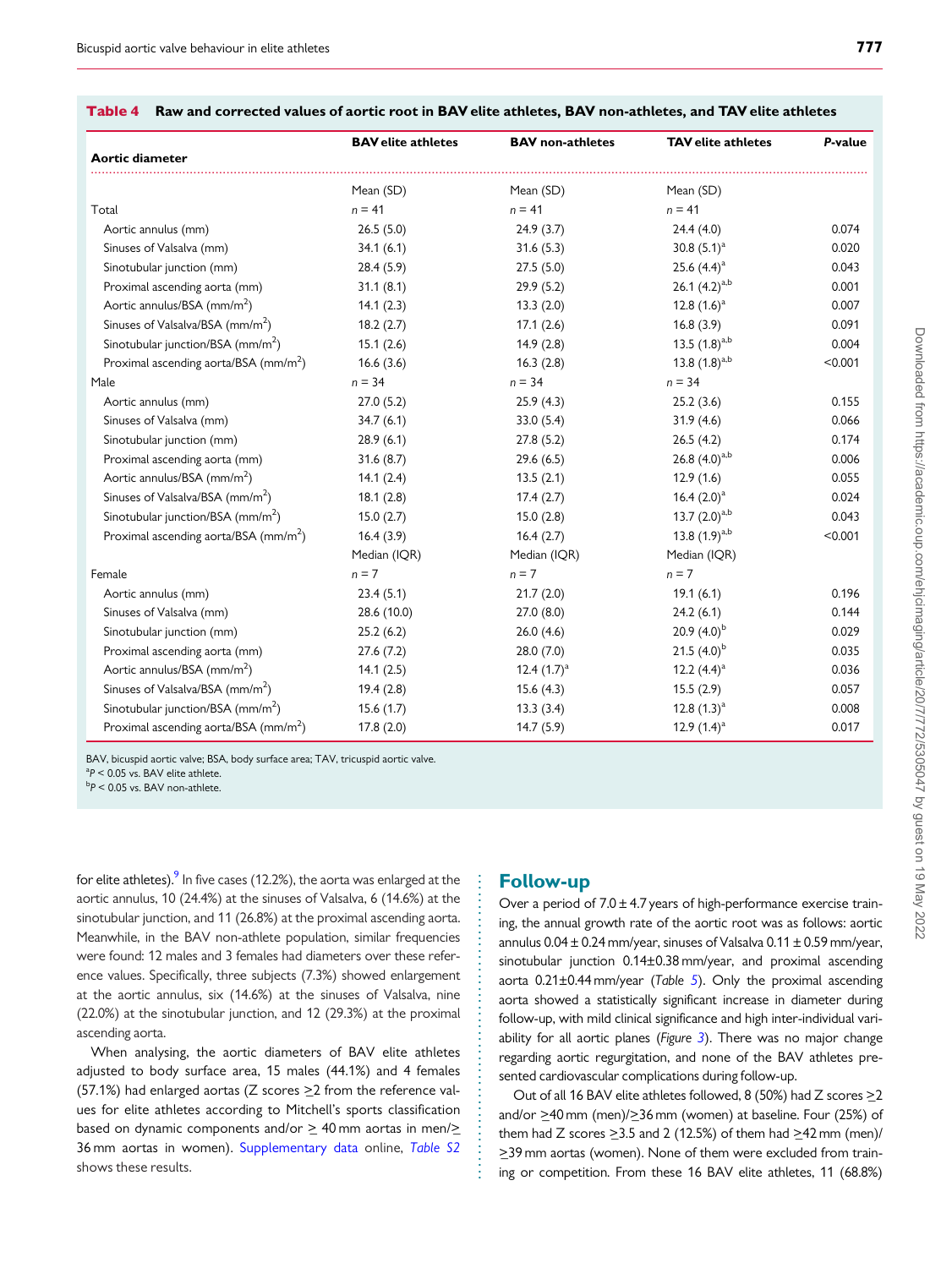| <b>BAV</b> elite athletes $(n = 16)$              | <b>First control</b>              | Last control | P-value |
|---------------------------------------------------|-----------------------------------|--------------|---------|
|                                                   | 7.0 (4.7) years; range 3–15 years |              |         |
| Aortic diameter                                   | Mean (SD)                         | Mean (SD)    |         |
| Aortic annulus (mm)                               | 26.5(4.0)                         | 26.8(3.7)    | 0.352   |
| Sinuses of Valsalva (mm)                          | 34.3(5.0)                         | 35.5(5.4)    | 0.098   |
| Sinotubular junction (mm)                         | 28.3(3.8)                         | 29.1(4.2)    | 0.075   |
| Proximal ascending aorta (mm)                     | 30.7(6.0)                         | 32.2(7.0)    | 0.018   |
| Aortic annulus/BSA (mm/m <sup>2</sup> )           | 14.3(2.1)                         | 14.1(1.9)    | 0.462   |
| Sinuses of Valsalva/BSA (mm/m <sup>2</sup> )      | 18.6(2.7)                         | 18.7(3.1)    | 0.620   |
| Sinotubular junction/BSA (mm/m <sup>2</sup> )     | 15.8(2.5)                         | 15.4(2.5)    | 0.048   |
| Proximal ascending aorta/BSA (mm/m <sup>2</sup> ) | 16.6(3.6)                         | 17.1(4.2)    | 0.174   |
| Aortic valve regurgitation                        | $n (\%)$                          | $n (\%)$     |         |
| Absence                                           | 6(37.5)                           | 4(25.0)      | 0.083   |
| Mild                                              | 7(43.8)                           | 8(50.0)      |         |
| Moderate                                          | 3(18.8)                           | 4(25.0)      |         |
| Severe                                            |                                   |              |         |

<span id="page-6-0"></span>Table 5 Follow-up of BAV elite athletes

BAV, bicuspid aortic valve.



Figure 3 Aortic root and proximal ascending aorta: annual growth rate in BAV elite athletes. AoA: aortic annulus; AoPxA: proximal ascending aorta; AoSJ: sinotubular junction; AoSV: sinuses of Valsalva; BAV: bicuspid aortic valve.\*P = 0.018 between first control and last control.

were engaged in high dynamic cardiovascular exercise training (Mitchell's sports classification Type C). Out of these athletes exposed to high dynamic cardiovascular training regimes, five (45.5%) had a dilated aorta based on guidelines criteria ( $\geq$ 2 and/or  $\geq$ 40 mm aortas in men/ $>$ 36 mm aortas in women). In addition, those same 5 (45.4%) athletes had a dilated aorta at the end of the follow-up period. No other elite athlete presented a dilated aorta at the end of the follow-up [\(Supplementary data](https://academic.oup.com/ehjcimaging/article-lookup/doi/10.1093/ehjci/jez001#supplementary-data) online, Tables S2 and S3).

A clinical follow-up was performed in 39 of 41 BAV elite athletes at the end of this study. The remaining two BAV elite athletes could not be located for the follow-up. The median total follow-up duration from baseline echocardiogram was 10.6 years (range 3–21). This broad range of time for the follow-up is explained by two factors. First, for some athletes there was a broad variability regarding the time of retirement from high-level sport competition and thus not continuing their follow-up in our centre. And second, due to the nature of the study design, some BAV athletes underwent their first evaluation in September 2015, before the end of the recruiting period of the study. All 39 BAV elite athletes followed were alive and none of them had suffered an aortic dissection by the end of the clinical follow-up (October 2018).

# **Discussion**

. . . . . . . . . . . . . . . . . . . . . . . . . . . . . . . . . . . . . . . . . . . . . . . . . . . . . . . . . . . . . . . . . . . . . . . . . . . . . . . . . . . . . . . . . . . . . . . . . . . . . . . . . .

This is the first study describing the characteristics and behaviour of BAV among elite athletes. We established that the prevalence of BAV in elite athletes (0.8%) is similar to that of the general population  $(0.5-2%)$ <sup>[18](#page-8-0)</sup> We further demonstrate that the proximal ascending aorta, sinus of Valsalva, and sinotubular junction were larger in both BAV groups (elite athletes and non-athletes) compared to TAV healthy elite athletes. No significant differences in aortic root size were found between BAV elite athletes and a matched population consisting of BAV non-athletes. Regarding the clinical course of BAV elite athletes, aortic valve regurgitation showed a non-significant increase, and the proximal ascending aorta was the only diameter that increased significantly during the professional careers of these athletes, although we cannot rule out that a similar course may be observed in BAV non-athletes. The present study highlights the relevance of echocardiography in BAV elite athletes, mainly because of the high inter-individual variability depicted on aortic diameters during the evaluations.

Type 1 BAV (right-left BAV) was the most common phenotype evidenced by transthoracic echocardiography in athletes of both sexes, mirroring previous descriptions in the general population,<sup>14</sup> and aortic valve regurgitation was the only functional abnormality detected through Doppler ultrasound scans. Furthermore, none of the BAV athletes developed severe aortic regurgitation; this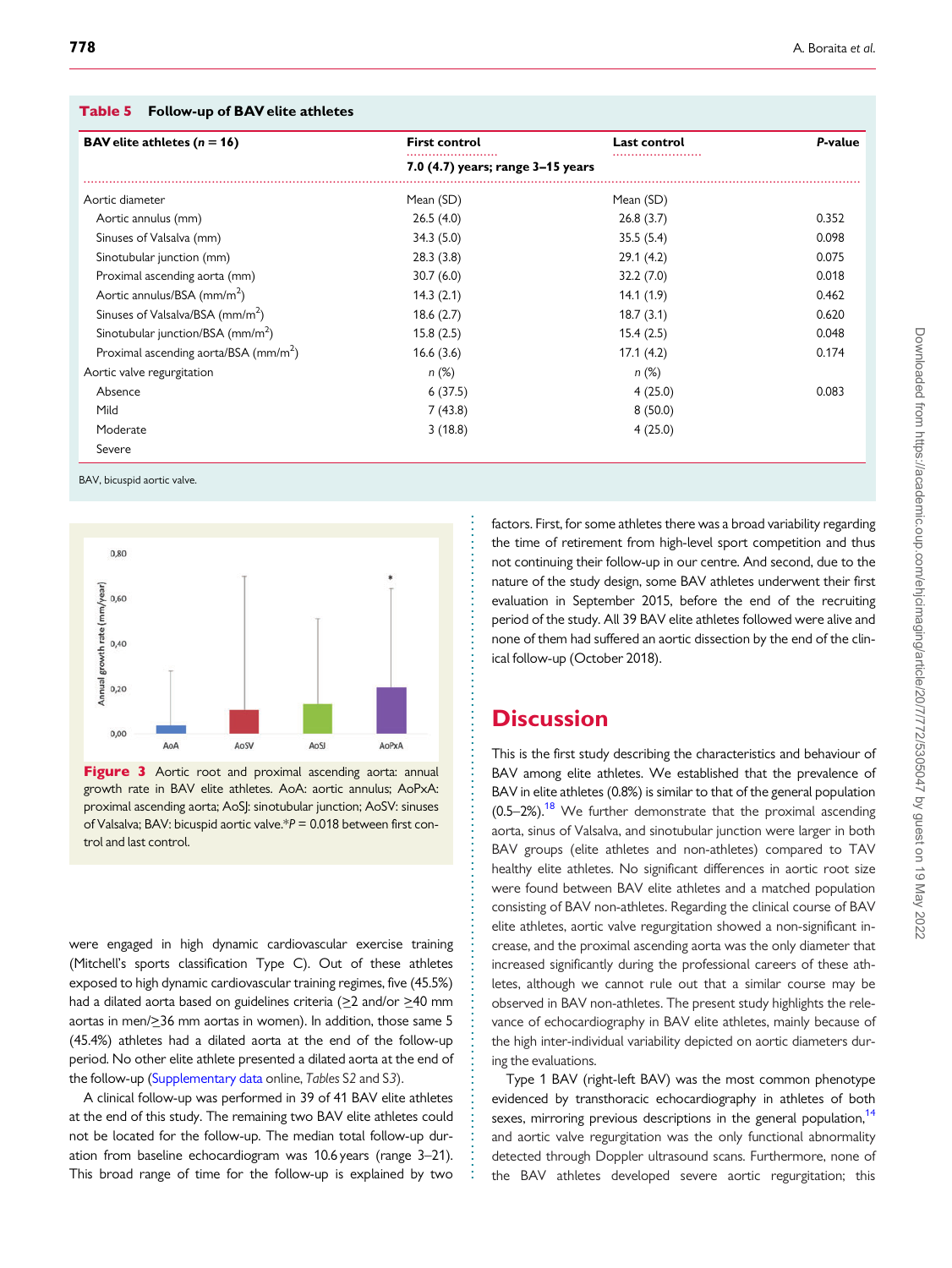<span id="page-7-0"></span>. condition could be detrimental to athletic performance because it has been related with progressive left ventricle dilation and exercise intolerance.<sup>7</sup>

Among the possible complications of BAV, aortic dissection or rupture poses the most pressing challenge for clinical management of elite athletes with bicuspid aorthopathy.<sup>3</sup> Classically, aortic enlargement has been classified as a risk factor for dissection, and therapeutic interventions are indicated primarily on the aortic diameter. As described in previous studies, $1,19$  $1,19$  $1,19$  we found larger aortic diameters in both BAV groups in comparison to TAV controls, which may suggest underlying tissue disarrangement of the aortic root in the BAV population in combination with possible non-laminar flow. The only exception was the aortic annulus, possibly due to the fibrous nature of this location.<sup>9</sup> All measurements in absolute terms in BAV athletes were larger compared with BAV non-athletes but those differences were not significant in our study. On the other hand, a non-significant tendency of higher diameters was observed in the aortic annulus and the sinuses of Valsalva between BAV athletes and BAV non-athletes. These results do not discard that high training regimes might be involved in larger aortic diameter at both levels and further studies are needed to confirm these results or to explore a possible clinical impact.

Current eligibility guidelines for competitive athletes suggest that the increase in blood pressure that takes place during intense physical exertion could raise the tension of the aortic wall, thus placing subjects with bicuspid aorthopathy at a greater risk for dilation and rupture. Likewise, athletes with BAV and mild-to-moderately dilated aorta are recommended to compete only in sports of low and moderate cardiovascular demands (recommendation Class IIb with evidence Level C).<sup>7</sup> Nonetheless, available research in support of this theory is very limited $^{20}$  and, contrary to these beliefs, our data suggest that exercise training per se does not influence the size of the aorta. First, we did not find significant differences in the size of the aortic root between BAV elite athletes and BAV non-athletes, in conjunction to a small effect size; this suggests that athletic activities have a low clinical implication with regard to the aortic diameter of BAV elite athletes. Secondly, the mean and median aortic dimensions of male and female BAV elite athletes, respectively, were still within the limits established for healthy elite athletes and the general population.<sup>9</sup> Thirdly, 34% of all BAV elite athletes presented values over these limits (diameters  $\geq$  2 SD), which is similar to the frequency observed in BAV non-athletes (36.7%). Moreover, in our cohort of BAV athletes, 58.5% of them were involved in sports with a high dynamic component (Type C according to our modified Mitchell sports classification). Finally, aortic growth rates experienced by BAV elite athletes during follow-up were minimal. Although elite athletes usually train from 2 h to 7 h per day, the hemodynamic conditions generated by this exertion do not seem to accelerate aortic dilation during their professional sports careers. In a similar study, Detaint et  $al.^{21}$  $al.^{21}$  $al.^{21}$ described slightly greater annual growth rates for the aortic root in 353 non-athletic subjects in comparison to the present study. One explanation might be the age difference among both samples (48  $\pm$  15 years vs. 21.59  $\pm$  5.80 years). It has been shown in the past a direct relationship between aortic dilation and age, which may explain the slight differences on aortic annual growth rates from both studies.<sup>[15](#page-8-0)</sup>

It is worth noting that aortic diameter and/or growth rate may not be the best clinical tools to predict aortic dissection or rupture; indeed, distinct BAV phenotypes and pathways involved in the process of aortic wall disruption and repair have not yet been well characterized, $14,15$  and while catastrophic aortic events may never occur in aortas over the threshold limit for dilation, these same events may occur in aortas with normal diameters. $<sup>2</sup>$  In this study, no cardiovascu-</sup> lar complications were detected among athletes with BAV, even in those who underwent elective surgery, and therefore, we were unable to establish risk factors for aortic root dissection or rupture.

Aortic dilation is considered a pathological process that results from aging and, fortunately, aortic dissection in the younger population is extremely rare. $^{22}$  However, we cannot disregard the possibility of a delayed effect of intense physical activity after the fourth decade of life. Future studies should be performed to assess the evolution of the aorta in BAV elite athletes after they discontinue their high-intensity training regimes. One specific location to consider is the proximal ascending aorta, in the current study; this was the only location in which BAV athletes exhibited a significant increase during follow-up. Similarly, a recent study performed in former national football league players with TAV showed that the ascending aortic dimensions of these players were significantly higher in comparison to a non-elite group of athletes.<sup>23</sup>

Heart cavities were larger in both groups composed of elite athletes in comparison to the non-athlete group, a finding that has been extensively reported in the past. $24$  The only exception was the smaller size of the anteroposterior left atrium dimension found in those elite athletes with BAV in contrast to those with TAV, which may be explained by the compression of a larger aortic root in the left atrium.

### Limitations

. . . . . . . . . . . . . . . . . . . . . . . . . . . . . . . . . . . . . . . . . . . . . . . . . . . . . . . . . . . . . . . . . . . . . . . . . . . . . . . . . . . . . . . . . . . . . . . . . . . . . . . . . . . . . . . . . . . . . . . . . . . . . . . . . . . . . . . . . . . . . . . . . . . . . . . . . . . . . . . . . . . . . . . . .

All the aortic measures were performed using the inner edge-toinner edge method as we have described previously.<sup>9</sup> Current 2015 guidelines for the general population recommend measuring only inner edge-to-inner edge for the aortic annulus, employing the leading edge-to-leading edge convention for all other aortic root measurements. Regarding this concern, in elite athletes and young nonathletes, the aortic wall layers are not calcified, there is no acoustic blooming, and inner edge-to-inner edge measures are easily obtained. Finally, in case of doubt or when any aortic dimension is over 40 mm, confirmation by cardiac magnetic resonance imaging or cardiac com-puted tomography was performed as recommended.<sup>[2](#page-8-0)</sup> Despite the small number of BAV elite athletes, to our knowledge, this is the largest study analysing the association of BAV with elite competition. Future international multicentric studies based on larger populations are needed to confirm these results. The follow-up period lasted only until the conclusion of their elite athletic careers (7.0  $\pm$  4.7 years), and future studies focusing on long-term evolution are needed to fully describe the behaviour of BAV after retirement from professional competition. Regarding hemodynamic conditions, the use of a 3D, time-resolved, phase contrast cardiac magnetic resonance imaging would be ideal to characterize flow and to quantify aortic wall shear stress.<sup>[14](#page-8-0)</sup> Our study did not include genetic information and only three of the BAV athletes referred family history of BAV aortopathy. This may limit the understanding of BAV heterogeneity in